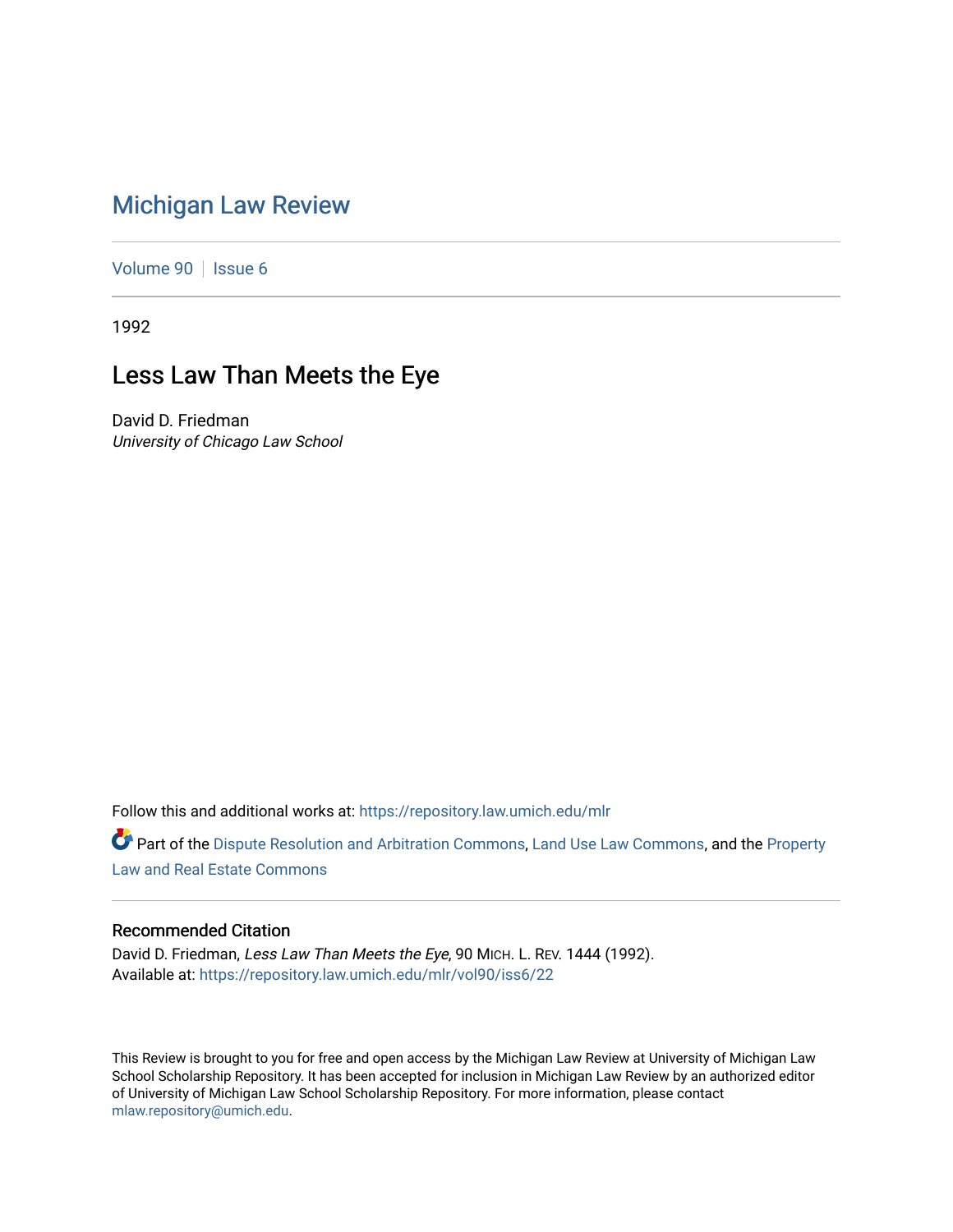### **LESS LAW THAN MEETS THE EYE**

#### *David Friedman\**

ORDER WITHOUT LAW: How NEIGHBORS SETTLE DISPUTES. By *Robert C. Ellickson.* Cambridge: Harvard University Press. 1991. Pp. ix, 302. \$39.95.

This book starts with a famous academic parable -- Ronald Coase's tale of the farmer and the rancher — intended to explicate the relation between liability rules and land use.<sup>1</sup> Coase asked how the behavior of a farmer and a neighboring rancher would be affected by whether the rancher was responsible for damage done by straying cattle. In one of the first statements of what came to be called the Coase Theorem, he concluded that, as long as the parties could readily bargain with each other over their actions, the legal rule would affect the pattern of side payments  $-$  who had to pay what to whom  $-$  but not the use of the land.<sup>2</sup>

Shasta County, California is a patchwork of open range and closed range, designed by the accidents of history to test Coase's conclusion. In open range the legal rule holds the farmer responsible for fencing out straying cattle, while in closed range the rule is that the rancher is responsible for fencing his cattle in. Allowing that real legal rules are somewhat more complicated than academic parables, the situation corresponds almost exactly to Coase's hypothetical.

Robert Ellickson3 looked at what happened in Shasta County, using techniques of investigation modeled on the approach of law-andsociety scholars. He used interviews, aerial photographs, and searches of the relevant records to try to discover what actually happened with regard to straying cattle, land use, fence building, and a variety of related issues. He studied an area that included both closed and open range over a period that included one successful and one unsuccessful attempt by residents to persuade the local board of supervisors to convert territory from open to closed. Ellickson's surprising conclusion: Coase was correct in predicting that land use would be unaffected by the legal rule; he was incorrect in predicting that side payments would be affected.

<sup>\*</sup> Olin Fellow in Law and Economics, University of Chicago Law School. B.A. 1965, Harvard; M.S. 1967, Ph.D. 1971, University of Chicago. - Ed.

<sup>1.</sup> Ronald H. Coase, *The Problem of Social Cost,* 3 J.L. & EcoN. 1, 2-8 (1960).

<sup>2.</sup> RONALD H. CoASE, THE FIRM, THE MARKET, AND THE LAW 157-85 (1988); Coase, *supra* note 1.

<sup>3.</sup> Walter E. Meyer Professor of Property & Urban Law, Yale University.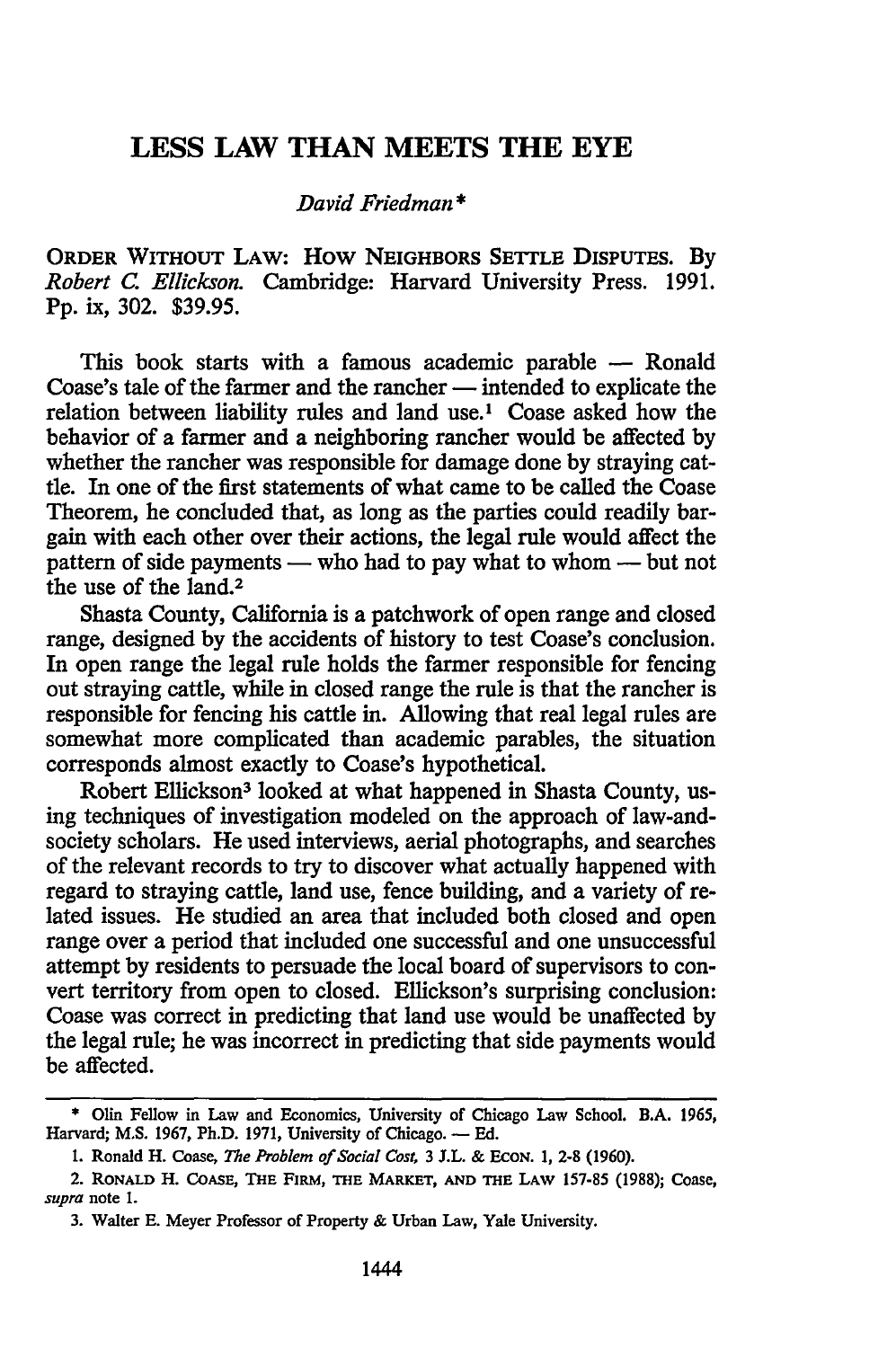So far as Ellickson could tell, the legal rule determining who was liable when ranchers' cattle strayed onto farmers' land had no effect on the behavior of either ranchers or farmers insofar as it involved cattle straying onto the farmers' land. His observations and interpretations appeared in a series of articles, of which the best known is probably "Of Coase and Cattle: Dispute Resolution Among Neighbors in Shasta County."4 He has now expanded the articles into a book that should be of quite general interest to legal academics and many others. His argument draws on both the law-and-economics and the law-andsociety traditions, combining economic analysis, anthropology, sociology, game theory, and a variety of other approaches to understanding human society.<sup>5</sup> One of his conclusions is that law is very much less important than most of us believe.

Ellickson discovered that interactions in Shasta County between neighbors, with regard to straying cattle and many other things, are controlled not by law but by a system of norms, a private law code unconnected to courts, legislatures, or any other agency of state power. When informed that one of his animals was trespassing, a rancher is expected to apologize, retrieve the animal, and take reasonable precautions to keep it from happening again. If significant damage has been done, the animal's owner is expected to make up for the damage — in one case by helping replant a damaged plot of tomatoes (pp. 61, 235).

The system is self-enforcing.· If a rancher consistently lets his animals stray, or fails to offer to make up for significant damages, the victim responds with gossip  $-$  spreading the word that the rancher is not behaving in a proper neighborly way. If that fails to work, the victim may transport straying animals far away  $-$  imposing significant costs on the owner who has to retrieve them. In extreme cases trespassing animals may even be deliberately injured. The one thing good neighbors do not do, even under severe provocation, is go to court (pp. 60-64).

Legal rules proved to be irrelevant to more than just the treatment of straying cattle. California has quite detailed laws specifying when one of two adjoining landowners can build a fence and charge his neighbor for part of it. Landowners in Shasta County build fences,

<sup>4.</sup> Robert C. Ellickson, *Of Coase and Cottle: Dispute Resolution Among Neighbors in Shasta County,* 38 STAN. L. REV. 623 (1986). Other articles are Robert C. Ellickson, *A Critique of Economic and Sociological Theories of Social Control,* 16 J. LEGAL STUD. 67 (1987), and Robert C. Ellickson, *A Hypothesis of Wealth-Maximizing Norms: Evidence from the Whaling Industry, 5*  J.L. EcON. & 0RG. 83 (1989).

*<sup>5.</sup>* To exaggerate only a little, the law-and-economics scholars believe that the law-andsociety group is deficient in both sophistication and rigor, and the law-and-society scholars believe that the law-and-economics theorists are not only out of touch with reality but also short on humanity.

This book was written with one foot firmly placed in each of these two opposing camps. Pp. 7-8.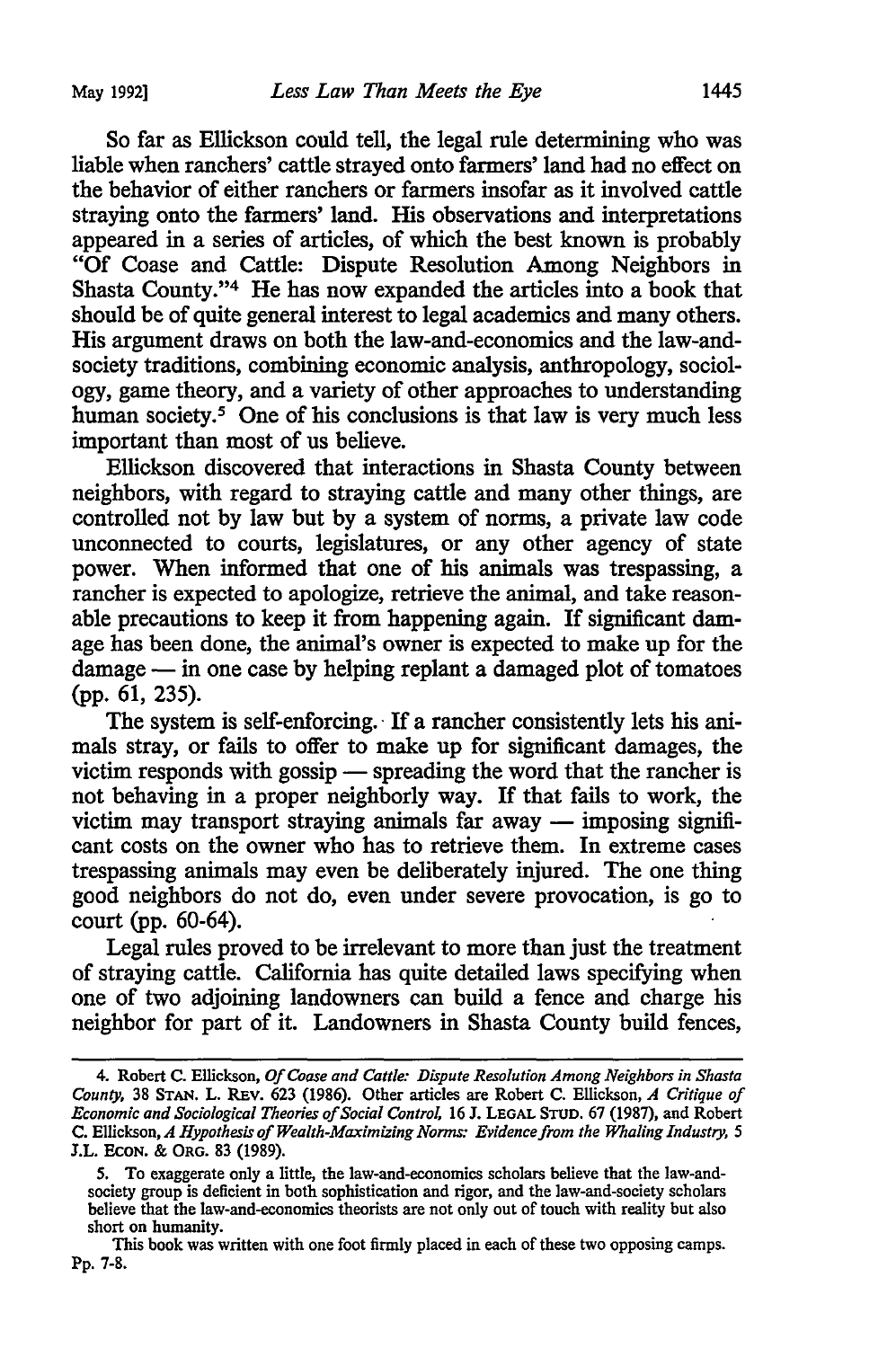and their neighbors sometimes end up paying for them. But the relevant law has no effect upon what fences get built and who pays for them (pp. 69-71).

Legal rules do seem to have some effect on ranchers' willingness to let their cattle stray onto highways, where they might be hit by passing motorists. Ranchers are much more careful to avoid such accidents in closed range than in open range — that, according to Ellickson, is the main reason that people care enough about the legal categories to lobby the board of supervisors for and against proposals to close areas of previously open range (pp. 82-83, 104-05). Ranchers are more careful because they believe that in open range the driver is strictly liable for damages to cattle (the motorist "buys the cow") while in closed range the rancher is strictly liable (the rancher "buys the car") (pp. 82, 104-05).

Oddly, by Ellickson's account, the ranchers are wrong: whether an accident occurs in closed or open range has little or no effect on who is liable for what after a collision (pp. 87-93). The one form of behavior affected by the legal distinction between closed and open range is one to which it is almost irrelevant.

Ellickson's account of how conflicts involving traffic accidents with animals are settled raises a number of different issues. The first, and simplest, is why the same people who are almost never willing to go to court on one set of issues are frequently willing to do so on another. The answer is fairly clear. Both trespass and the construction and maintenance of fences involve frequent minor conflicts between neighbors - people locked into a long-term relationship with each other. Highway accidents are rare, sometimes large, conflicts between people who usually do not know each other and have no reason to expect to be in contact in the future. On almost any plausible theory of norms, it is easier to use them to deal with the former than the latter sort of problem. And indeed it appears, from Ellickson's account, that minor highway accidents involving neighbors - the kind of accidents for which norms are adequate  $-$  do get handled by norms rather than law (p. 95).

The second and harder problem is to explain why ranchers are ignorant of the relevant law  $-$  why they believe that they "have the rights" in open range, when in fact highway accidents in both open and closed range are covered by essentially the same rules of negligence. The corresponding ignorance with regard to trespass and fence law is easy enough to explain. Since these conflicts are resolved by norms rather than by laws, knowledge of the law is of no value to the people concerned, and there is no good reason for them to pay the cost of acquiring it. They are exhibiting what economists call "rational ignorance."

But accident claims are frequently resolved by law rather than by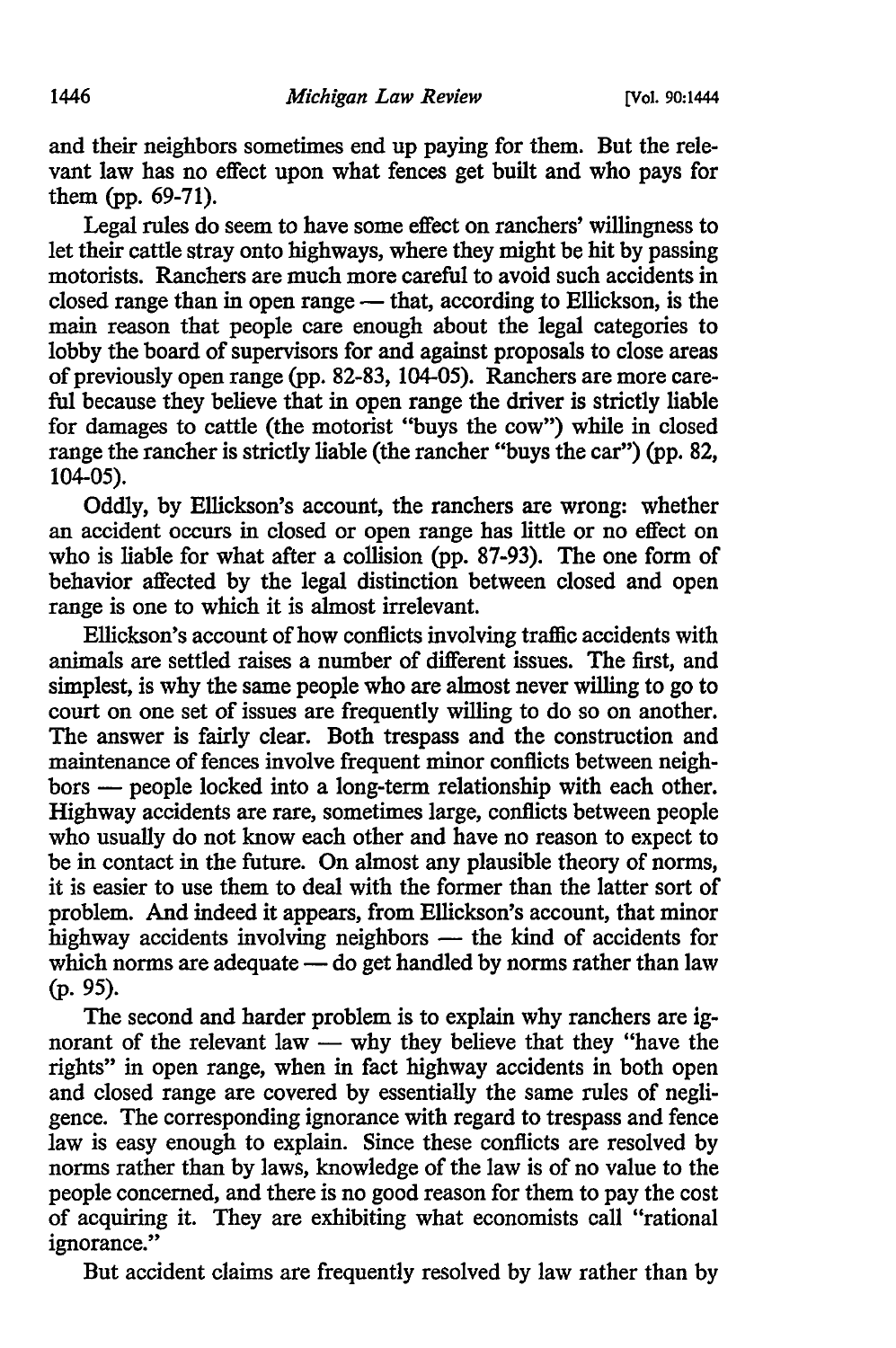norms. Furthermore, according to Ellickson, the ranchers' false beliefs about the law actually influence their behavior in at least two important ways. Farmers who have been grazing their cattle during the summer in unfenced areas of open range (typically upland forests leased from timber companies, the U.S. Forest Service, or the Bureau of Land Management)6 move elsewhere when the range is closed, not because they are worried about being sued for trespass but because they are afraid that one of their cattle will wander onto a road and be involved in an accident, leaving them liable for the damages (pp. 110- 12). And ranchers, whether or not they let their cattle roam free, campaign fiercely against proposals to close additional areas of range.

Assuming that Ellickson has correctly described the law, the ranchers' beliefs, and the ranchers' behavior, his observations seem inconsistent with the economist's usual assumption of rationality. Information about law is not free, but it is not all that expensive. According to Ellickson, the ranchers are aware that the courts in several cases have found the owners of cattle liable for accidents that happened in open range — striking evidence that the ranchers' view of the law is wrong. Instead of changing their views, however, they interpret the cases as experimental error  $-$  the judge got the law wrong.<sup>7</sup> That does not look like a rational approach to processing information when something valuable is at stake.

Ellickson's explanation of the paradox is that political clashes over proposals to close parts of the range are symbolic rather than actual battles. The ranchers are really fighting over status, not liability law. By winning, they establish that Shasta County is still Marlboro Coun $try - a place where the randomness are in the saddle, pointically and$ socially as well as literally. Because they are not willing to admit, even to themselves, what they are fighting over, they instead maintain their false beliefs about the law in order to provide a plausible excuse for their own actions (pp. 114-19).

As an explanation of political behavior, this may make a good deal of sense. If the only decision affected by ranchers' beliefs about the law were whether to oppose petitions to close the range, then the symbolic stakes involved, although not the sort of values usually included in economic analysis, might provide a rational justification for the ranchers' actions. Their beliefs would then be a costless way of concealing from themselves and others the nature of what they were doing.

But Ellickson's psychological explanation is much less convincing

<sup>6.</sup> These are what Ellickson describes as "traditionalist" ranchers, as distinguished from the "modernists" who typically use irrigated, fenced pasture to get their cattle through the summer. Pp. 22-25.

<sup>7. &</sup>quot;These settlements affronted the cattlemen's belief that a motorist always bears losses arising out of open-range collisions. The cattlemen were certain that the insurance companies and courts, because of either incompetence or gutlessness, had misconstrued the law." P. 99.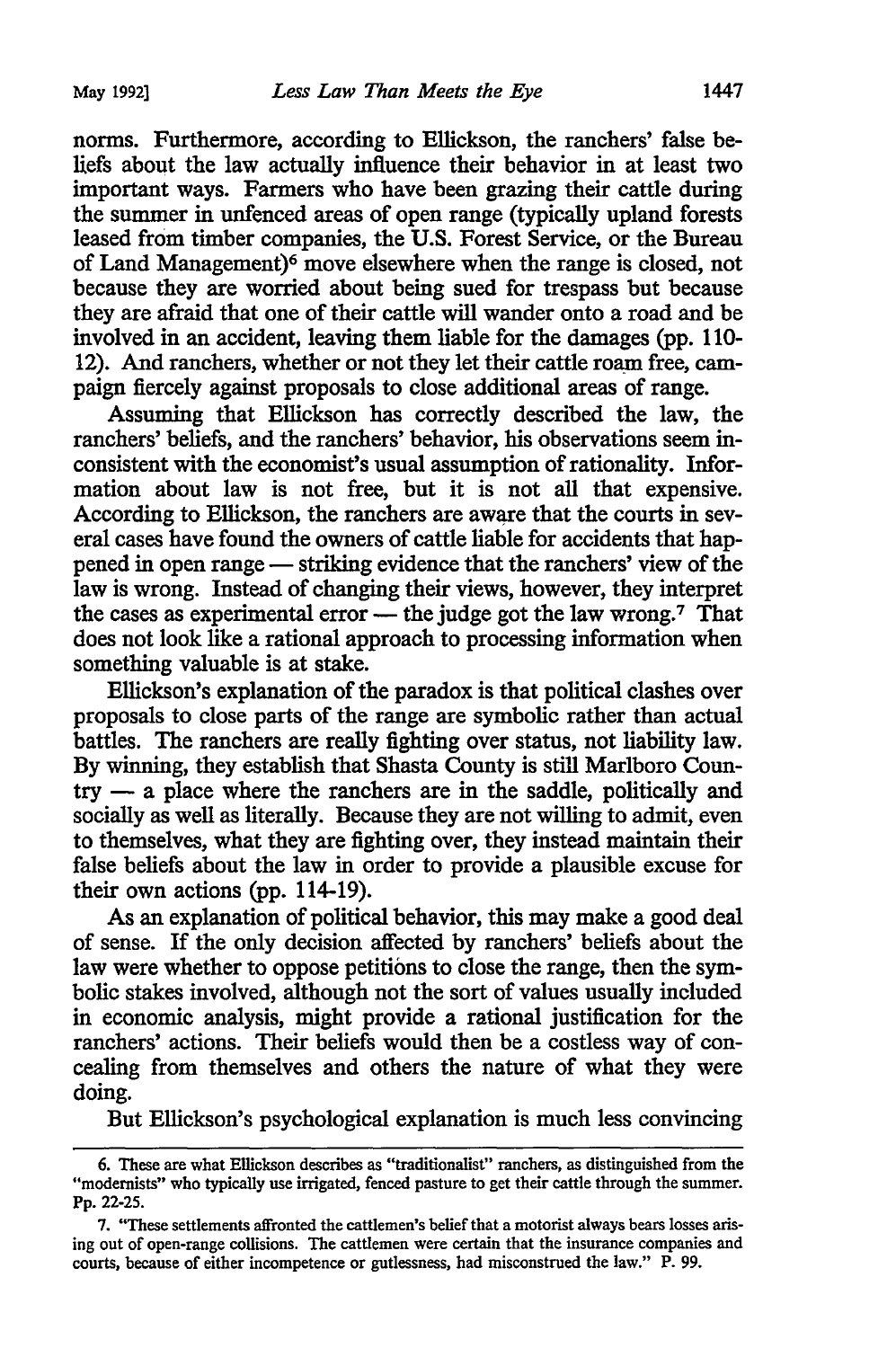in the case of ranchers who change where they herd their cattle in response to false beliefs about legal liability.8 If acting on more accurate beliefs about the law would make them better off, it is hard to believe that there is no excuse they could find for politically opposing closed-range ordinances while continuing to herd in closed range.<sup>9</sup>

The answer, I think, is that acting on more accurate beliefs about the law would not make the ranchers better off. Although their beliefs are incorrect, their actions are probably correct. The explanation for this paradox is that the cost to a traditionalist rancher  $\sim$  one who lets his cattle run free during the summer — of not leasing land in closed range areas is essentially zero, since land is available to lease at the same price in open range areas. Although the difference in expected liability costs between open and closed range is not nearly as great as the ranchers believe, it is quite likely, for reasons Ellickson discusses, that there is some difference  $-$  that under some circumstances an animal's owner might be found liable for an accident in closed range when he would not in open range.<sup>10</sup> If so, then it makes sense for traditionalist ranchers to avoid closed-range areas if they can do so at little or no cost.

This explanation suggests two new puzzles. Why is the price for leasing land the same in both areas when the consequence is that the owners of unfenced grazing land in closed range have no tenants and no rents? Why do the owners not cut the price they charge enough to compensate the ranchers for the small increased cost of liability? And, given that this is happening, why do we not find that the owners of such land, rather than the ranchers who rent it, are the ones leading the opposition to petitions to convert areas from open to closed range? It is the landowners, after all, who are actually bearing the cost of the conversion.

10. As Ellickson explains:

<sup>8.</sup> The false belief about the liability consequences of open versus closed range might also impose costs on modernist ranchers, who use fenced range, since it could induce them to take additional precautions to make sure their cattle never got out. According to Ellickson, such effects are meager at best. Pp. 112-13.

<sup>9.</sup> They could, for example, claim that they were continuing to herd cattle in the closed· range areas despite the risk of liability claims or higher insurance, thus representing themselves to themselves as bravely bearing the cost of maintaining the ranchers' way of life against adverse conditions.

Although formal legal analysis thus suggests that a closed-range ordinance should have no evidentiary weight in a collision case, the fact of a closure might in practice increase a motorist's chances of prevailing for a number of reasons. First, if a collision case were to be litigated, a trial judge might allow a motorist to introduce the fact that the collision had occurred in closed range as evidence that the cattleman had been negligent  $\dots$ . Second, a Shasta county ordinance makes it unlawful for a livestock owner, other than an owner of "livestock upon the open range," to permit his animals "to habitually trespass" on public property (such as a highway).... a closure may in fact somewhat increase motorists' prospects in collision cases, although certainly not by as much as the cattlemen's folklore would have it.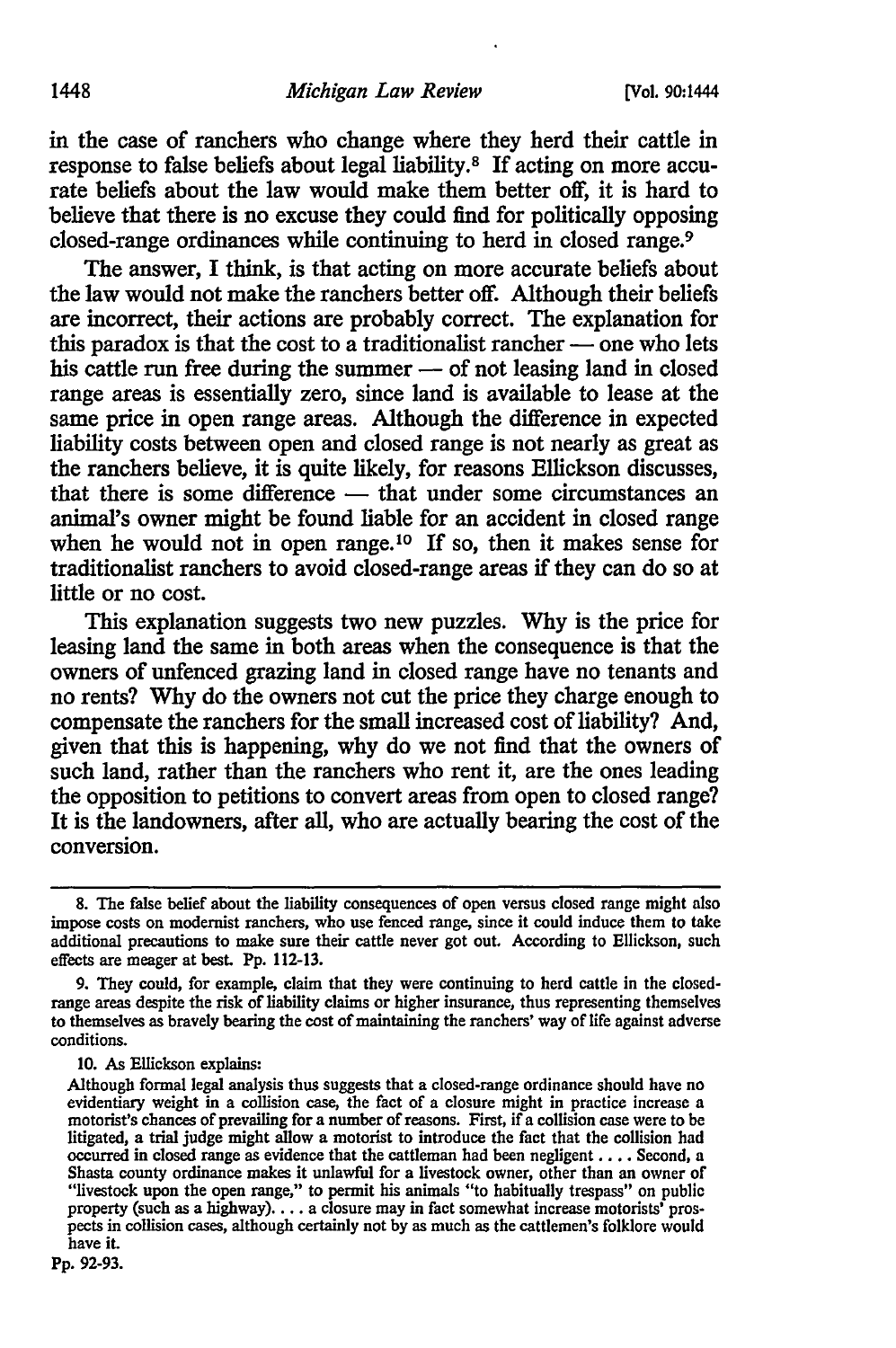The answer to both questions is very simple. Most of the land used for unfenced grazing is owned by either the Bureau of Land Management or the U.S. Forest Service. Neither organization is willing to delegate to its local agents the authority to set prices - with the result that both of them charge a uniform price for grazing leases across the entire western United States. The remaining land is owned by large timber companies, whose policies are only slightly more flexible (pp. 105-06). The amounts at stake in grazing leases on upland forests are not large enough to make it worth the cost, to either the public or the private owners, of overcoming the principal-agent problems that prevent them from either fine-tuning their leases or intervening in local politics to prevent areas they own from being closed.

If the explanation I have offered is correct, then Ellickson's account of how ranchers behave is consistent with conventional economic ideas of rationality. Rationality, after all, is an assumption about what people do, not why they say they do it. Ellickson's explanation of why ranchers persist with their false beliefs does suggest interesting possibilities about why holding false beliefs may be rational - not because the beliefs are true, but because they are useful.

Ellickson does not limit his discussion to Shasta County. He also discusses, in somewhat less detail, norms that apply to orchard men in the Pacific Northwest (p. 189), whalers in the nineteenth century (pp. 191-204), and modem American academics (pp. 258-64). The last example is the cruelest, at least so far as his academic readers are concerned, since he offers evidence that professors, in photocopying each other's articles, ignore the relevant copyright laws while adhering to professional norms well-designed to serve the interests of our academic  $community$  — in some cases at the expense of our publishers.

One of the charms of the descriptive first half of Ellickson's book is the way in which it uses simple observations of the real world to throw cold water into the faces of legal theorists of almost all sorts. It is hard to see how legal rules can serve the roles assigned to them by doctrinal scholars, economists, feminists, or practically anyone else, if nobody pays any attention to them.

Part of what Ellickson accomplishes in this book is an attack on legal centralism, the doctrine that assigns law a central role in determining what people do and what society is like. His purpose, however, is constructive. It is to explain the nature of the institutions that actually do a large part of what law is supposed to do. His central thesis is simple: close-knit groups tend to develop efficient norms. He concludes that while formal law is important and useful in human affairs, it is less important and less useful than generally believed. In a wide variety of situations, people not only succeed in resolving their conflicts without recourse to law, they do it by mechanisms that work considerably better than the legal system.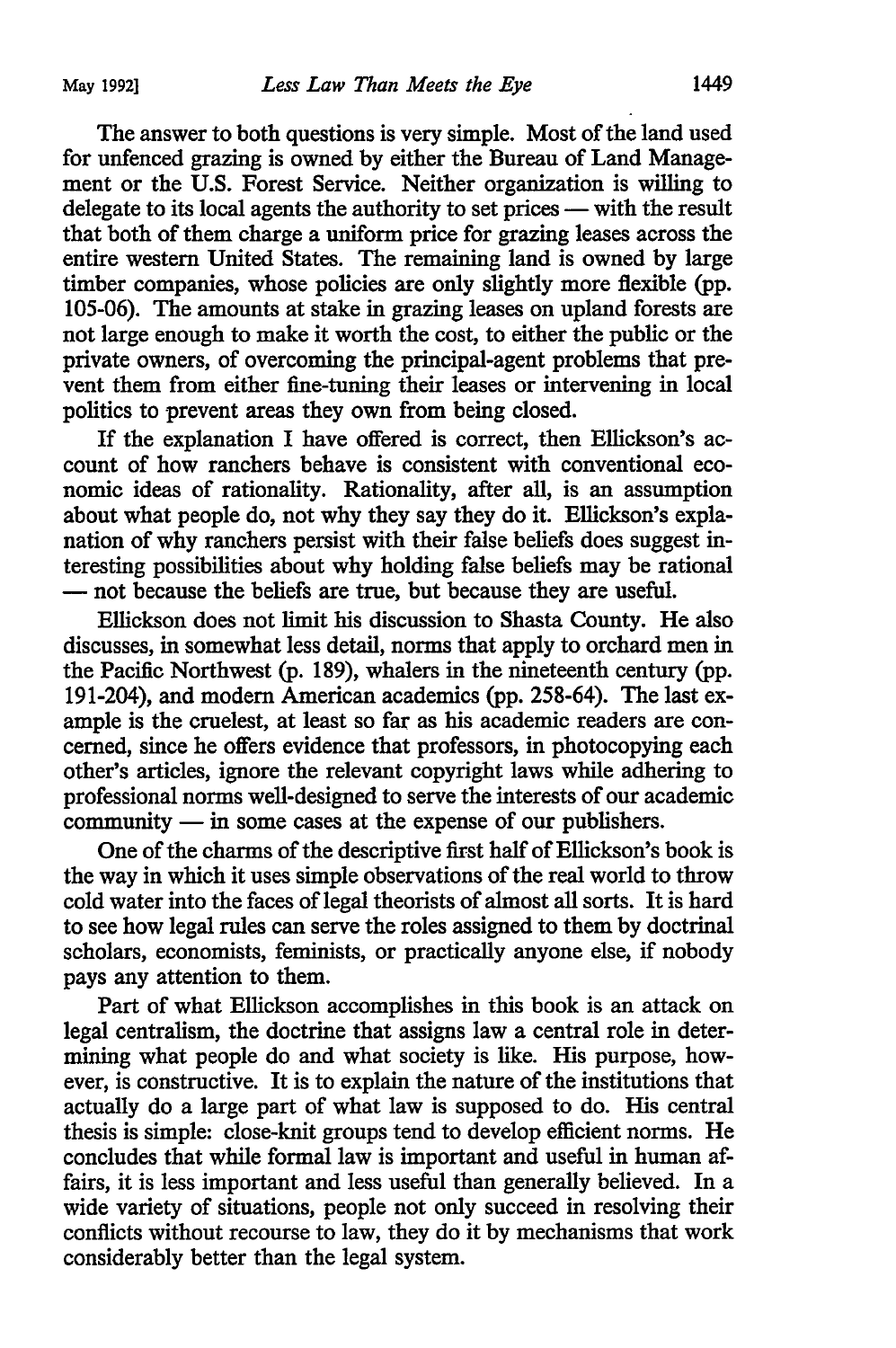One important issue Ellickson does not explore is where such norms come from and why they tend to be efficient. If rules are welldesigned, the obvious explanation is that someone designed them. While there may be some systems of religious norms that are actually the result of deliberate design, that does not seem a very plausible explanation for the norms that apply to straying cattle and fence building in Shasta County, or to those that determined who owned a whale when two different ships had been involved in killing it.

The obvious alternative to deliberate planning is evolution. Perhaps, over time, societies with better norms conquer, absorb, or are imitated by societies with worse norms, producing a world of welldesigned societies. The problem with this explanation is that such a process should take centuries, if not millennia  $\frac{1}{x}$  which does not fit the facts as Ellickson reports them. Whaling norms, for example, seem to have adjusted rapidly to changes in the species being hunted.

Perhaps what is happening is evolution, but evolution involving much smaller and more fluid groups than entire societies. Consider a norm, such as honesty, that can profitably be followed by small groups within a society, applicable only within the group. Groups with efficient norms will prosper and grow by recruitment. Others will imitate them. Groups with similar norms will tend to fuse, in order to obtain the same benefits on a larger scale. If one system of norms works better than its competitors, it will eventually spread through the entire society. When circumstances change and new problems arise the process can repeat itself on a smaller scale, generating modified norms to deal with the new problems.

This conjecture about how norms arise and change suggests a prediction: even if a norm is efficient, it will not arise if its benefits depend on everyone's following it. Consider the whaling norms that Ellickson discusses. Any pair of captains has an interest in agreeing in advance to an efficient rule for dealing with whales that one ship harpoons and another one brings in, just as a pair of individuals has an interest in agreeing to be honest with each other. But a rule for holding down the total number of whales killed so as to preserve the population of whales is useful only if everyone follows it. The former type of norm existed, the latter did not  $-$  with the result that nineteenth-century whalers did an efficient job of hunting one species after another to near extinction.<sup>11</sup>

<sup>11.</sup> A slightly different way of putting this argument is to say that we are observing what Dawkins has described as the evolution of "memes": ideas evolving in an environment consisting of the minds of humans. *See* RICHARD DAWKINS, THE SELFISH GENE 203-15 (1976). One reason a meme — such as the belief that "one ought to be honest towards honest people" — will spread is that those holding it are observed to be more successful as a result. But in order for the process to get past the early stage, when the meme is still rare in the population, it must be useful to hold the meme even when most other people do not. This works for memes representing norms such as honesty, but it does not work for a meme for conservation of whales, which raises the very interesting questions of why memes in favor of conservation have recently spread so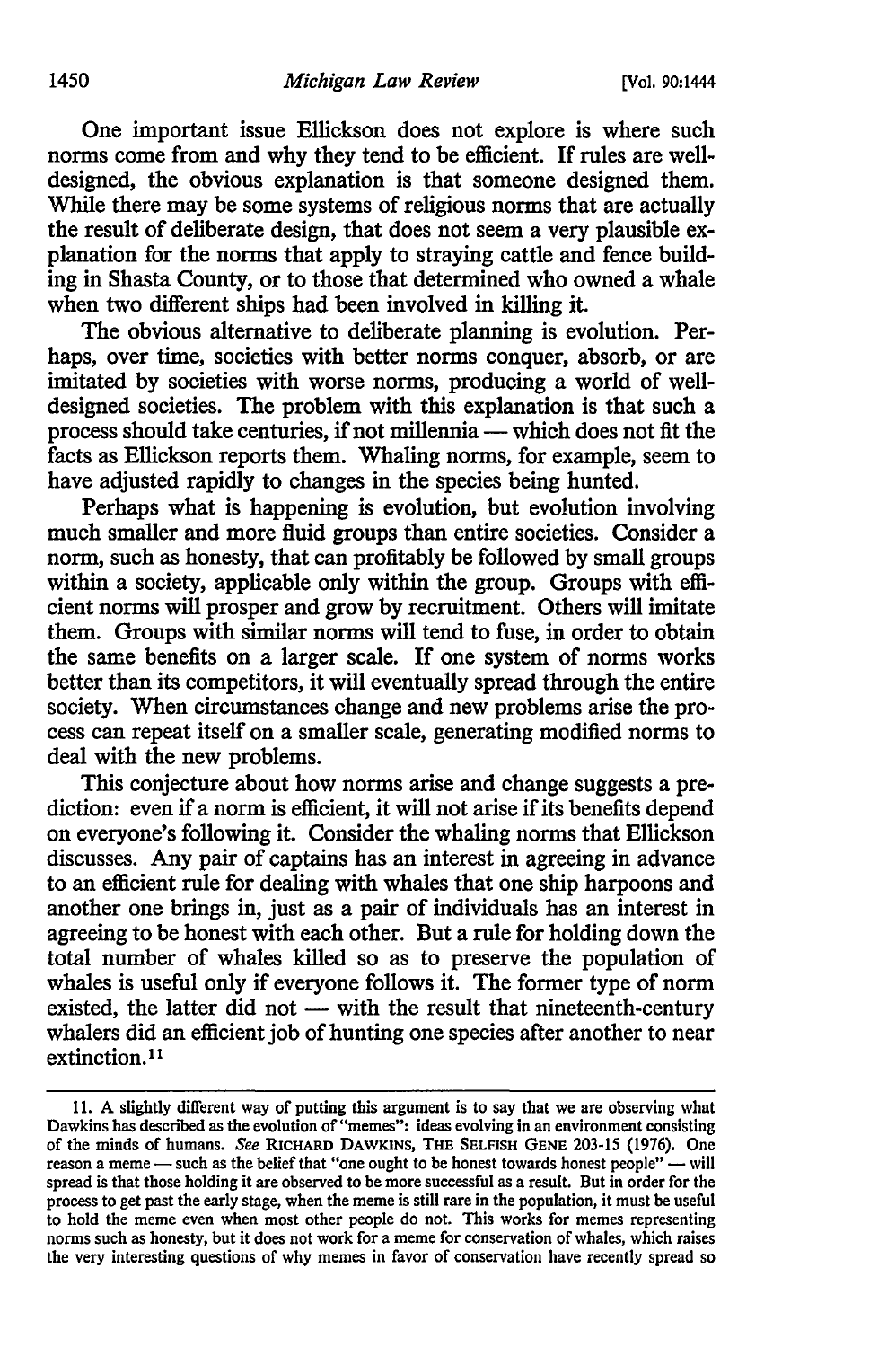This conjecture explains one feature of the norms that Ellickson observes - their apparent failure to deal with certain sorts of problems. Ellickson discusses at least two other superficially puzzling features. One is the tendency to use inefficient punishments to enforce norms (pp. 217-19). A second is the apparent preference for nonmonetary over monetary payments (pp. 234-35).

For an example of an inefficient punishment, consider the case of straying cattle. Suppose that, for the tenth time, a herd of your cattle breaks down my fence and destroys my garden. I know from the previous nine incidents that calling you up to complain will do no good - you will retrieve the cattle but do nothing to reimburse me for my damages. Calling up a lawyer and suing you would violate the strong norm against taking neighbors to court. What do I do?

The obvious efficient solution, at least in a rural context, is to convert one of the ten animals into packages of meat in my deep freeze, then call you up to complain that nine of your cattle have gotten into my garden. I thus punish you and reimburse myself simultaneously. After a few repetitions you are likely to get the point  $-$  and if not, at least I will eat well.

This solution is obvious and seems efficient, but it is not what happens. Instead of slaughtering one animal, I drive the whole herd to some inconvenient location many miles from both my farm and your ranch. Instead of imposing costs on you in a way that benefits me, thus holding down the net cost of the punishment, I use a punishment that is costly for both of us. Why?

Ellickson recognizes the problem and suggests, though he does not fully explicate, the answer. In his words, "[t]he major disadvantage of a seizure, as opposed to a destruction, is that someone who loses property to an intentional taker is more likely to interpret the event as an act of initial aggression than as an exercise in self-help" (p. 216).

The issue is not merely one of misinterpretation. As Locke pointed out many years ago, every man is a biased judge in his own case. 12 If the victim, sitting as his own judge and jury, knows that the higher the punishment he imposes the larger his own benefit, he will have a strong incentive to find the defendant guilty.<sup>13</sup> If the punishment is costly for both parties, the victim will only be willing to impose it

rapidly within our current population - to the point where belief in conservation has become very nearly the secular equivalent of a state religion.

<sup>12.</sup> *See* JOHN LoCKE, Two TREATISES ON CIVIL GOVERNMENT 191-92 (2d. ed., George Routledge & Sons 1887) (1690).

<sup>13.</sup> In the context of law rather than norms, this is one argument against using efficient punishments such as forcing convicted criminals to "work off" their debt to society --- it gives the court system an incentive to lower its standard of proof when the local government decides that it needs convict labor to build a road. A good fictional statement of the argument, in the context of the proposal that those guilty of capital crimes should forfeit their organs (for transplants) as well as their lives, is in Larry Niven, *The Jigsaw Man, in* ALL THE MYRIAD WAYS 45 (1971).